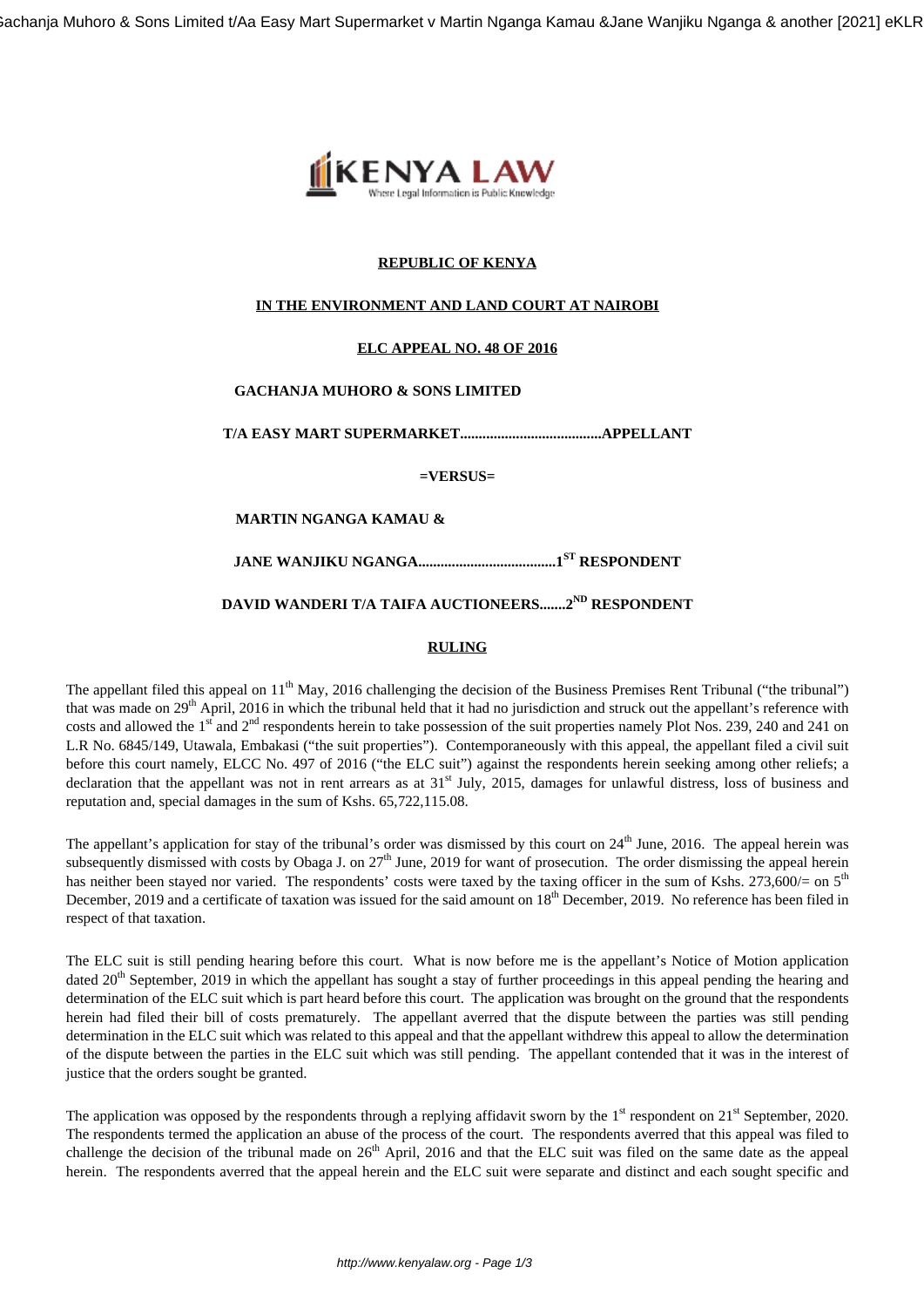distinct remedies from the court. The respondents denied that this appeal was withdrawn by appellant as claimed in the supporting affidavit. The respondents averred that the appeal was dismissed for want of prosecution after the appellant lost interest in the same upon the dismissal of its stay application. The respondents averred that after the dismissal of the appeal with costs, the respondents were entitled to file their bill of costs for taxation as there was nothing left to be done in the appeal. The respondents averred that since this appeal and the ELC suit are different, the court cannot make orders in this appeal touching on the ELC suit that is not before the court. The respondents contended that the appellant's application was challenging the dismissal order through the back door. The respondents averred that there was no valid reason for granting the orders sought. The respondents averred that they were people of means and were capable of refunding the taxed costs to the appellant should such need arise.

The application was heard orally on 14<sup>th</sup> October, 2020. In their submissions, the advocates for the parties reiterated the contents of the affidavit in support of and in opposition to the application. The appellant's advocate submitted that the appellant was dissatisfied with the taxation and intended to file a reference against the same. The appellant's advocate submitted that since the appellant had deposited the entire taxed costs in court, the stay sought should be granted.

The respondents' advocate submitted that the appellant had refused to participate in the taxation and that if the appellant intended to file a reference, the same ought to have been filed within 14 days. The respondents submitted that the appellant had not filed a reference ten (10) months down the line. The respondents submitted that there was no allegation that the respondents would be unable to refund the taxed costs in the event that they are called upon to do so. The respondents submitted that they were entitled to enjoy the fruits of their judgment and urged the court to order the release of the money deposited in court as security to the respondents.

I have considered the application by the appellant and the response thereto by the respondents. I have also considered the submissions of counsels. I find no merit in the application before the court. The stay sought by the appellant is sought pending the hearing of the ELC suit. I am in agreement with the respondents upon perusing the pleadings filed in the ELC suit that that suit and the appeal herein has no connection as far as the cause of action and the reliefs sought are concerned. I believe that it was not necessary to file the appeal and the ELC suit on the same day if they were intended for the same purpose. It is not disputed that this appeal was dismissed with costs to the respondents. It is also not in dispute that the dismissal order has not been stayed. It is also not in dispute that the respondents' costs were taxed at Kshs.  $273,600/=$  on  $5<sup>th</sup>$  December, 2019 and that no reference has been filed against the taxation. I have seen in the court file a typed ruling by the Deputy Registrar dated  $5<sup>th</sup>$  December, 2019. If the appellant wanted to file a reference it should have done so by now. In the absence an appeal against the order dismissing the appeal herein or a reference against the taxation, there is no basis upon which the court can stay the recovery of the costs that were awarded to the respondents herein which is what has been sought by the appellant in the present application but guised as a stay of proceedings pending the hearing of the ELC suit.

The upshot of the foregoing is that the appellant's Notice of Motion dated  $20<sup>th</sup>$  September, 2019 is not for granting. The application is dismissed with costs to the respondents. The sum of Kshs. 273,600/= deposited in court by the appellant pursuant to the order made herein on 11<sup>th</sup> December, 2019 shall be released to the respondents through their advocates on record forthwith subject to confirmation by the Judiciary Accounts Department that the deposit was made.

# **DATED AND DELIVERED AT NAIROBI THIS 23RD DAY OF MARCH, 2021**

# **S. OKONG'O**

# **JUDGE**

Ruling delivered virtually through Microsoft Teams Video Conferencing Platform in the presence of:

Mr. Mungai for the Appellant

Mr. Mwangi for the Respondents

Ms. C. Nyokabi-Court Assistant